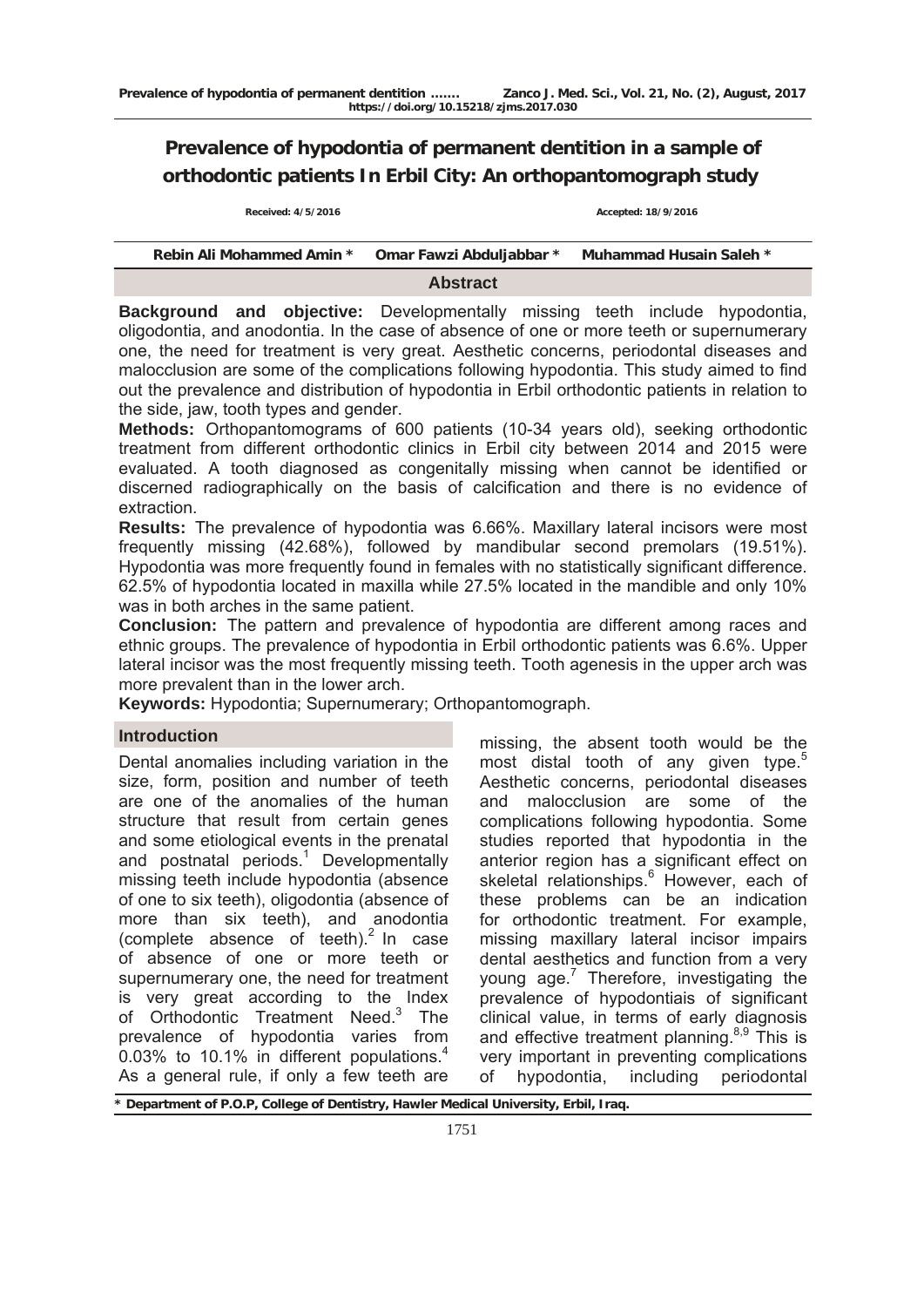| Prevalence of hypodontia of permanent dentition | Zanco J. Med. Sci., Vol. 21, No. (2), August, 2017 |  |  |  |  |  |  |  |  |
|-------------------------------------------------|----------------------------------------------------|--|--|--|--|--|--|--|--|
| https://doi.org/10.15218/zjms.2017.030          |                                                    |  |  |  |  |  |  |  |  |

diseases, malocclusion and lack of alveolar growth.10-12 The differences in prevalence may be due to variation in samples with respect to measuring techniques, different methods of radiography and clinical examinations, age, gender, geographic or demographic profiles.11,13-15 The aim of the study was to find out the prevalence and distribution of hypodontia in Erbil orthodontic patients in relation to the site, jaw, tooth types, and gender.

#### **Methods**

In this cross-sectional study, orthopantomograms of 600 patients seeking orthodontic treatment from different Orthodontic Clinics in Erbil city between 2014 and 2015 were evaluated. Detailed medical, dental and family histories were obtained for all subjects. The patient's inclusion criteria were as follows:

1. No significant medical history, such as significant trauma to the jaw bones.

2. No history of metabolic disorders or syndrome affecting bone metabolism and/ or tooth formation.

3. No history of extraction or previous orthodontic treatment.

4. No cleft lip and/or palate, craniofacial anomalies and diagnosed syndromes.

The age of patients was between (10-34)

years old at the time the OPGs taken before initiation of orthodontic treatment. A tooth diagnosed as congenitally missing when cannot be identified or discerned radio graphically on the basis of calcification and there is no evidence of extraction. If an accurate diagnosis of hypodontia cannot be made, the file excluded. The overall prevalence of hypodontia dentition (excluding missing third molars), as well as its pattern of occurrence regarding the involved sides (left vs. right / anterior vs. posterior), tooth types, and gender investigated twice by two orthodontists. Statistical analysis: The Chi-square test performed to determine the significance of the difference for upper and lower numerical teeth abnormalities and the difference between males and females. The level of significance was set at 5%.

#### **Results**

A total of 600 patients were reviewed and examined. Of these, 239 were males (39.83%) and 361 were females (60.17%). Hypodontia was found in 40 patients (28 females and 12 males). The prevalence of hypodontia was 6.66%. The prevalence was 5.02% in males and 7.75% in females (*P* = 0.25) as shown in Table 1.

|  |  |  |  |  |  | <b>Table 1:</b> Distribution of subject and prevalence of hypodontia. |
|--|--|--|--|--|--|-----------------------------------------------------------------------|
|--|--|--|--|--|--|-----------------------------------------------------------------------|

| <b>Gender</b> | N   |     | <b>Prevalence</b> |         |  |  |
|---------------|-----|-----|-------------------|---------|--|--|
|               |     | No. | $\frac{0}{0}$     | P value |  |  |
| Female        | 361 | 28  | 7.75              |         |  |  |
| Male          | 239 | 12  | 5.02              | 0.25    |  |  |
| Total         | 600 | 40  | 6.66              |         |  |  |
|               |     |     |                   |         |  |  |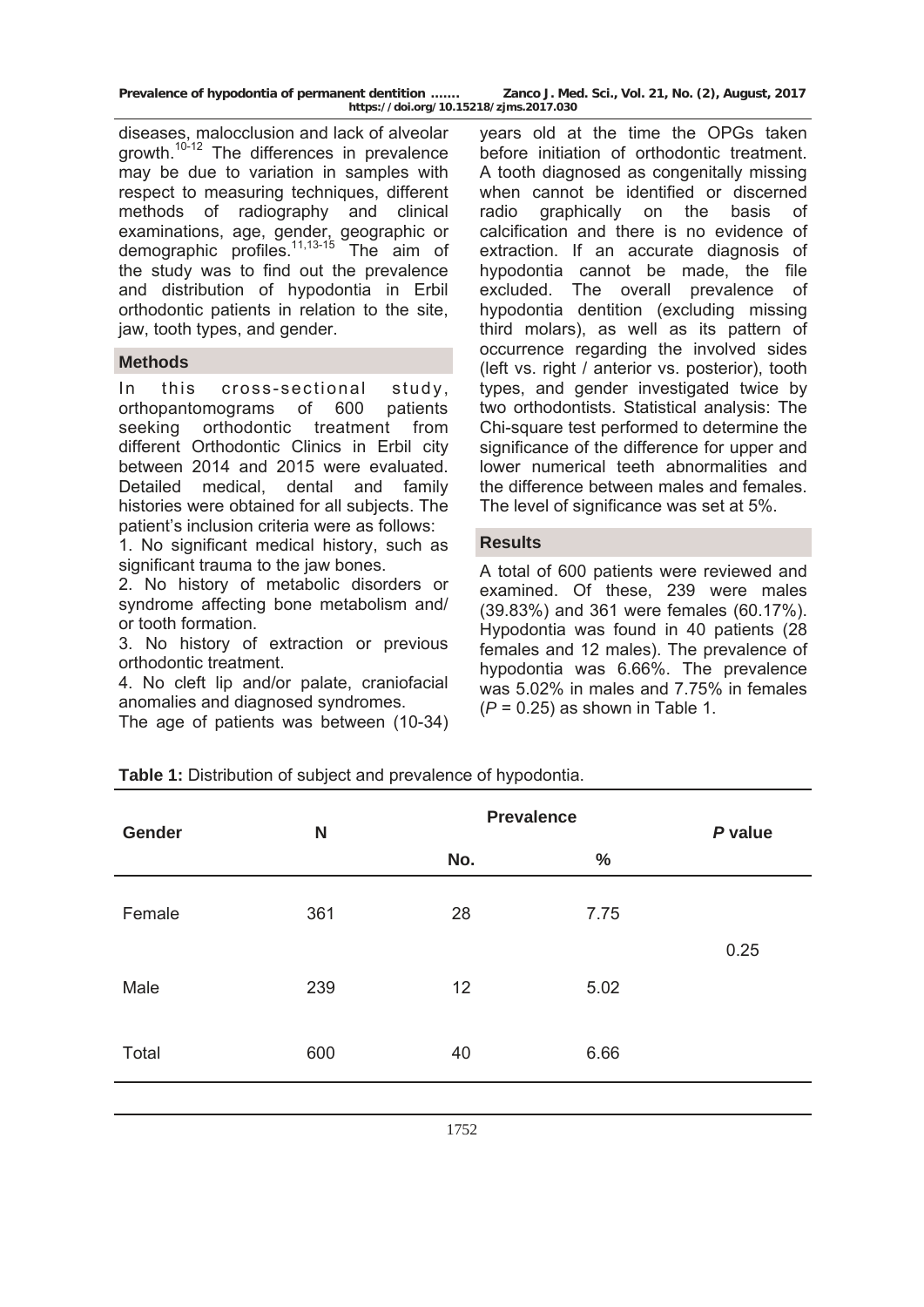**Prevalence of hypodontia of permanent dentition ……. Zanco J. Med. Sci., Vol. 21, No. (2), August, 2017 https://doi.org/10.15218/zjms.2017.030**

In these 40 patients, a total of 82 permanent teeth were missing (24 teeth in males and 58 teeth in females). The distribution of hypodontia by gender is shown in Table 2. Thirty percent of the orthodontic patients had hypodontia of one tooth while 57.5% had hypodontia of two teeth and 5% had three teeth missing, and just 2.5% had four teeth missing. No significant association was detected between gender and hypodontia  $(P = 0.12)$ .

 Maxillary lateral incisors were most frequently missing (68.62%) with a significant difference with other teeth, followed by mandibular second premolars (51.61%) and mandibular central incisor (25.8%), maxillary second premolars (23.52%), followed, in order, by the maxillary first premolar (9.67%). On the other hand, maxillary and mandibular second molars and canines were never absent (Table 3).

| <b>Number of</b> |             | <b>Female</b> |                | <b>Male</b>      |                | <b>Total</b> |         |  |
|------------------|-------------|---------------|----------------|------------------|----------------|--------------|---------|--|
| missing teeth    | No.         | $\%$          | No.            | $\%$             | No.            | $\%$         | P value |  |
| 1                | 10          | 35.71         | $\overline{2}$ | 16.66            | 12             | 30           |         |  |
| $\overline{2}$   | 15          | 53.57         | 8              | 66.66            | 23             | 57.5         |         |  |
| 3                | $\mathsf 0$ | $\mathbf 0$   | $\overline{2}$ | 16.66            | $\overline{2}$ | 5            |         |  |
| 4                | 1           | 3.57          | $\mathbf 0$    | $\mathbf 0$      | 1              | 2.5          | 0.12    |  |
| 6                | 1           | 3.57          | $\mathbf 0$    | $\boldsymbol{0}$ | 1              | 2.5          |         |  |
| 9                | 1           | 3.57          | 0              | $\boldsymbol{0}$ | 1              | 2.5          |         |  |
| Total            | 28          | 100           | 12             | 100              | 40             | 100          |         |  |

**Table 2:** Distribution of the number of missing teeth by gender.

**Table 3:** Distribution of congenitally missing permanent teeth in the maxillary and mandibular arches.

| <b>Tooth</b>                |             | <b>Upper</b>     |                | Lower            | <b>Total</b>   | P value          |      |
|-----------------------------|-------------|------------------|----------------|------------------|----------------|------------------|------|
|                             | <b>No</b>   | $\%$             | <b>No</b>      | $\%$             | No.            | %                |      |
| Central Incisor             | $\mathsf 0$ | $\mathsf 0$      | 8              | 25.8             | 8              | 9.75             |      |
| Lateral Incisor             | 35          | 68.62            | $\overline{2}$ | 6.45             | 37             | 45.12            |      |
| Canine                      | 0           | $\boldsymbol{0}$ | $\mathsf 0$    | $\mathsf 0$      | $\mathsf 0$    | $\boldsymbol{0}$ |      |
| 1 <sup>st</sup><br>Premolar | 4           | 7.84             | 3              | 9.67             | $\overline{7}$ | 8.53             | 0.10 |
| 2 <sup>nd</sup><br>Premolar | 12          | 23.52            | 16             | 51.61            | 28             | 34.14            |      |
| 1 <sup>st</sup> Molar       | $\mathsf 0$ | $\boldsymbol{0}$ | $\overline{2}$ | 6.45             | $\overline{2}$ | 2.43             |      |
| $2nd$ Molar                 | $\mathsf 0$ | $\mathsf 0$      | $\pmb{0}$      | $\boldsymbol{0}$ | $\mathbf 0$    | 0                |      |
| Total                       | 51          | 100              | 31             | 100              | 82             | 100              |      |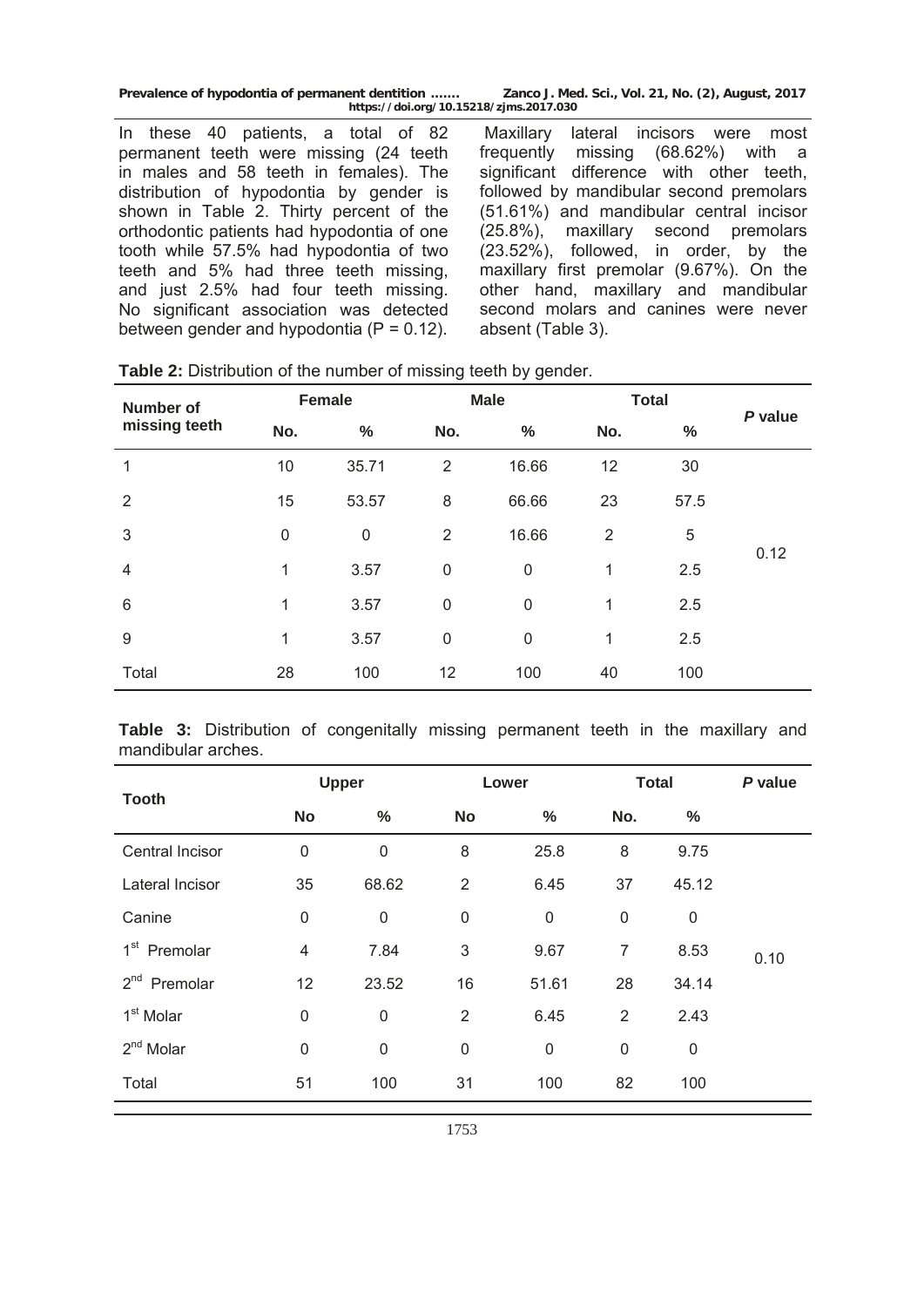| Prevalence of hypodontia of permanent dentition | Zanco J. Med. Sci., Vol. 21, No. (2), August, 2017 |  |  |  |  |  |  |  |  |  |
|-------------------------------------------------|----------------------------------------------------|--|--|--|--|--|--|--|--|--|
| https://doi.org/10.15218/zjms.2017.030          |                                                    |  |  |  |  |  |  |  |  |  |

Within the 82 congenital missing teeth registered, symmetrical hypodontia was predominant. Bilateral or contralateral hypodontia (e.g., maxillary first premolar right and left) accounted for 28 pairs representing 70% of all congenital missing teeth, and the remaining 12congenital missing teeth were located unilaterally (30%). Moreover, hypodontia was more frequent in the left side (54.87%) than in the right side (45.13%) of the maxillary and mandibular arches (Table 4). No significant differences were detected between males and females regarding the side of hypodontia. The absence of maxillary lateral incisors in females (4.16%) were more common than males (1.5%) and were more common in left side than in right side, and were more bilateral (25.49%) than unilateral (17.64%). 62.2 % of hypodontia located in maxilla while 37.8% located in mandible with no significant difference between males and females regarding the jaw affected by hypodontia (*P* = 0.22) as shown in Table 5.

**Discussion** 

The results of this study showed a prevalence of 6.6% of hypodontia in orthodontic patients. This finding is less than the prevalence of hypodontia in Australian orthodontic patients (8.1%),<sup>16</sup> Japanese orthodontic patients  $(8.5\%)$ , Lithuanian orthodontic patients (8%) by,<sup>18</sup> Iranian orthodontic patients  $(9.1\%)$ <sup>19</sup> While the prevalence in Mexican orthodontic patients was 2.7% $8$  and Venezuela  $(4\%)^{20}$ which are lower than the prevalence observed in the present study. This finding is near to prevalence of study done in Brazil by Raquel Ribeiro Gomes which is 6.3%. $^{21}$  The prevalence of hypodontia in orthodontic patients differs in different ethnic groups and regions in the world. Excluding the third molar, hypodontia ranges from  $2.6\%$  in Turkey<sup>22</sup> to  $5.5\%$  in Mexico, $8$  6.3% in Brazil,<sup>21</sup> 8.5% in Japan,<sup>17</sup> 11.1% in Korea,<sup>12</sup> 14.7% in Hungary<sup>23</sup> to 26.4% in Thais. $24$  The great range of prevalence for hypodontia observed in different population may be due to

|  | Table 4: Distribution of hypodontia between genders by the side. |  |
|--|------------------------------------------------------------------|--|
|--|------------------------------------------------------------------|--|

|              |     | <b>Male</b>   |     | <b>Female</b> | <b>Total</b> |               |         |
|--------------|-----|---------------|-----|---------------|--------------|---------------|---------|
| <b>Teeth</b> | No. | $\frac{0}{0}$ | No. | $\frac{0}{0}$ | No.          | $\frac{0}{0}$ | P value |
| Right        | 13  | 54.16         | 24  | 41.37         | 37           | 45.13         |         |
| Left         | 11  | 45.84         | 34  | 58.63         | 45           | 54.87         | 0.41    |
| Total        | 24  | 100           | 58  | 100           | 82           | 100           |         |

|  |  | <b>Table 5:</b> Distribution of hypodontia between genders by the jaw. |  |  |
|--|--|------------------------------------------------------------------------|--|--|
|  |  |                                                                        |  |  |

| <b>Teeth</b> | <b>Male</b> |      | Female |      | <b>Total</b> | P value |      |
|--------------|-------------|------|--------|------|--------------|---------|------|
|              | No.         | $\%$ | No.    | $\%$ | No.          | $\%$    |      |
| Maxilla      | 12          | 50   | 39     | 67.3 | 51           | 62.2    |      |
| Mandible     | 12          | 50   | 19     | 32.7 | 31           | 37.8    | 0.22 |
| Total        | 24          | 100  | 58     | 100  | 82           | 100     |      |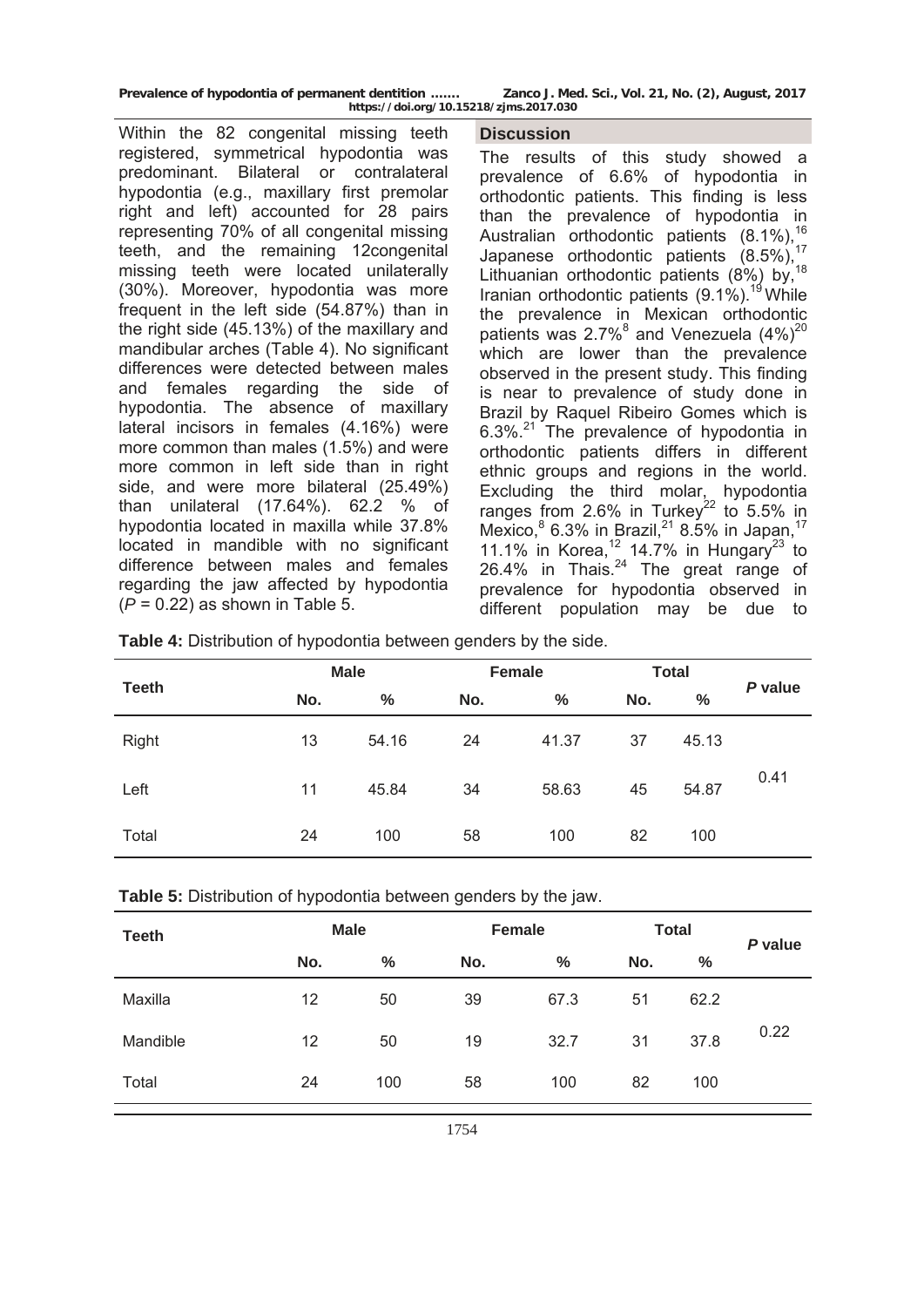geographic differences.<sup>25,26</sup> Hypodontia was more frequently found in females with no statistical difference, and this is agreeing with several studies,13,16-18,20,21*,*<sup>27</sup> while Bäckman and Wahlin found significant difference between genders.<sup>28</sup> The higher prevalence of hypodontia in females may be due to biological differences and higher demands to aesthetic by females that make more orthodontic treatment need. However, several investigations found higher prevalence in males<sup>11, 29</sup> and some reported no difference between gender.<sup>12</sup> In this study, the most frequent congenitally missing teeth were the upper lateral incisors followed by lower second premolar, upper second premolars, subsequently followed by the lower central incisors. On the other hand, the least tooth to be found missing were the upper first premolar. This study is in accordance with several other studies.<sup>8,11,12,19,21-23,27,30</sup> There is variation among different nations and countries about the most common missing tooth, excluding third molars. According to some research, the mandibular second premolar is the most common missing tooth.4,13,16,17,28,31 Also, the nationality of patients seeking orthodontic treatment may reflect different psycho-social aspects between regions. Also, in countries where smile aesthetics are more attended, missing of lateral incisor hypodontia may motivate parents and patients to seek orthodontic treatment.21 The location of missing teeth differs in different studies. In some studies, it was more in maxilla than mandible that is consistent with most of the previous studies. $6,19$  However, there are studies which had found a greater missing rate in the mandible.<sup>11,12,19,20,31</sup> In majority studies the distribution of missing teeth between the right and left sides was the same. $11$  In this study, teeth were missing more often on the left which is in accordance with Farhat,<sup>31</sup> whereas Fekonja observed more prevalence of missing teeth in the right side. $27$  We found the majority of patients had one or two teeth missing

which agree with two other studies.<sup>11,31</sup> Because hypodontia is the most common anomaly in the development of the human dentition, many studies have been conducted on the prevalence of hypodontia in different nations and countries. The patients' age may affect the results. Calcification of some teeth may begin after the age of 9 or 10 years.<sup>13</sup> Therefore, the decision for missing teeth before age 10 gives an unreliable result. Also due to delayed development of premolars, findings of most frequently missing teeth can also affect the result, and it may be a reason for the higher prevalence of maxillary lateral incisor missing in some  $\frac{1}{100}$  studies.  $\frac{8,11,12}{19,21-23,27,30}$  Also, the missing teeth were more often absent bilaterally. Goya et al., Endo et al., Medina, Sisman *et al.* and Silva Meza also reported that missing teeth are mostly found bilaterally.<sup>8,11,14,17,20</sup>

# **Conclusion**

The pattern and prevalence of hypodontia are different among races and ethnic groups. The prevalence of hypodontia in Erbil orthodontic patients was near to Brazil. The upper lateral incisor was the most frequently missing teeth, followed by the mandibular second premolars. Tooth agenesis in the upper arch was more prevalent than in the lower arch.

# **Conflicts of interest**

The authors report no conflicts of interest.

# **References**

- 1. Karadas M, Celikoglu M, Akdag MS, Evaluation of tooth number anomalies in asubpopulation of the North-East of Turkey. Eur J Dent 2014: 8(3); 337-41.
- 2. Arte S. Phenotypic and genotypic features of familial hypodontia, PhDThesis, Institute of Dentistry, University of Helsinki, Finland; 2001.
- 3. Helton AT, Hobson RS, Slater D. A preliminary evaluation of pre-treatment hypodontia patients using the Dental Aesthetic Index. How does it compare with other commonly used indices? Eur J Orthod2008; 30: 244-8.
- 4. Mattheeuws N, Dermaut L, Martens G. Has hypodontia increased in Caucasians during the  $20<sup>th</sup>$  century? A meta-analysis. Eur J Orthod 2004; 226:99–103.